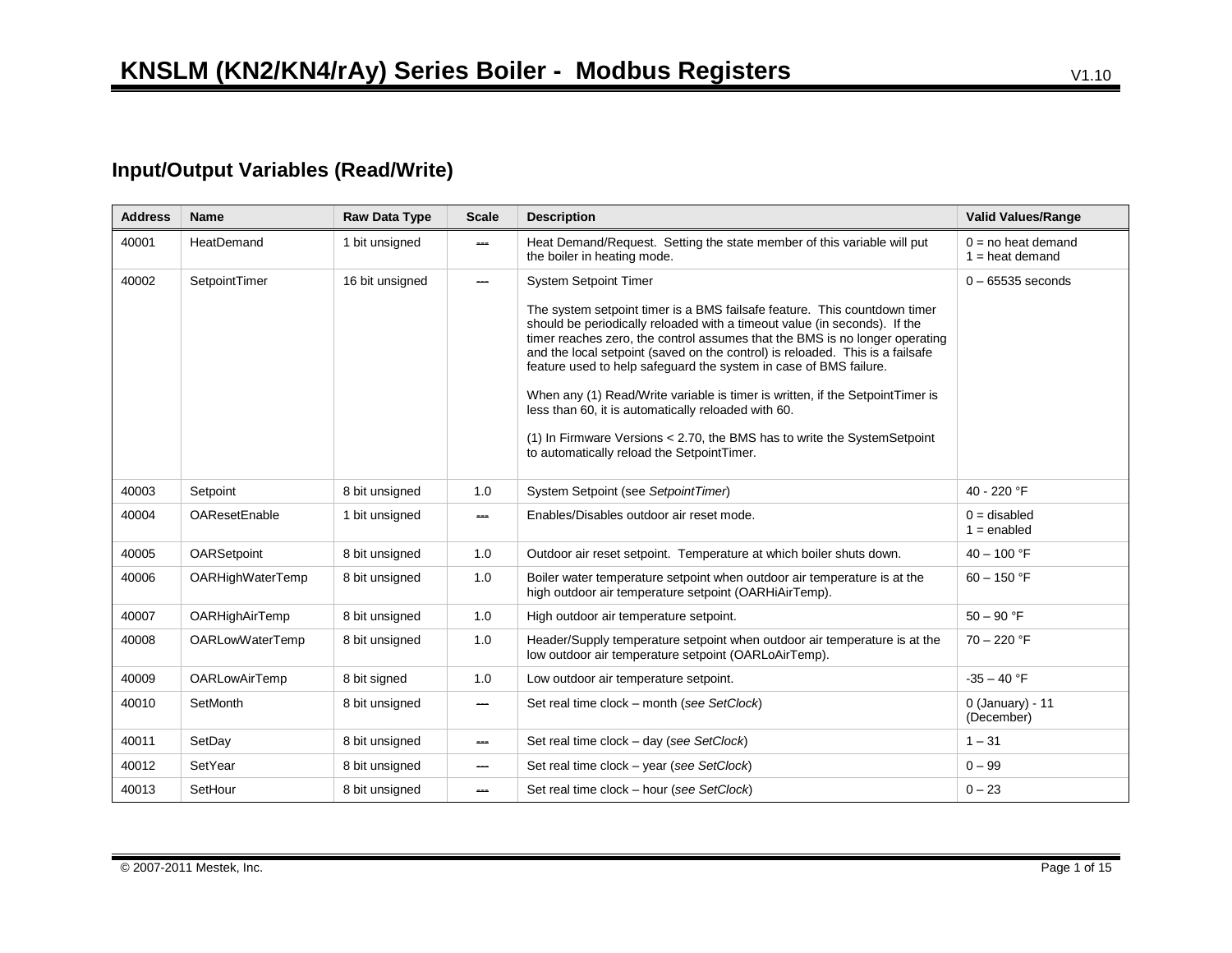| <b>Address</b>                                                                       | <b>Name</b>        | <b>Raw Data Type</b> | <b>Scale</b>   | <b>Description</b>                                                                                                                                                                                                                                                                                                                                                  | <b>Valid Values/Range</b>                  |
|--------------------------------------------------------------------------------------|--------------------|----------------------|----------------|---------------------------------------------------------------------------------------------------------------------------------------------------------------------------------------------------------------------------------------------------------------------------------------------------------------------------------------------------------------------|--------------------------------------------|
| 40014                                                                                | SetMinute          | 8 bit unsigned       | للمست          | Set real time clock – minute (see SetClock)                                                                                                                                                                                                                                                                                                                         | $0 - 59$                                   |
| 40015                                                                                | SetSecond          | 8 bit unsigned       | <b>Service</b> | Set real time clock – second (see SetClock)                                                                                                                                                                                                                                                                                                                         | $0 - 59$                                   |
| 40016                                                                                | SetWeekday         | 8 bit unsigned       | للمست          | Set real time clock – weekday (see SetClock)                                                                                                                                                                                                                                                                                                                        | 1 (Monday) - 7 (Sunday)                    |
| 40017                                                                                | SetClock           | bit unsigned         | <b>ABA</b>     | Set (write) the real time clock.<br>To write the real time clock, the system variables (SetMonth, SetMonth,<br>SetDay, SetYear, SetHour, SetMinute, SetSecond, SetWeekday) must first<br>be loaded with the correct date and time. Then, a 1 must be written to the<br>state portion of this system variable to write the new date and time to the<br>system clock. | $0 = no$ action<br>$=$ set/write the clock |
| ----- The following registers are available starting in firmware version 2.70+ ----- |                    |                      |                |                                                                                                                                                                                                                                                                                                                                                                     |                                            |
| 40018                                                                                | <b>DHWSetpoint</b> | 16 bit signed        | 1.0            | <b>DHW Setpoint</b>                                                                                                                                                                                                                                                                                                                                                 | 40 - 200 $\degree$ F                       |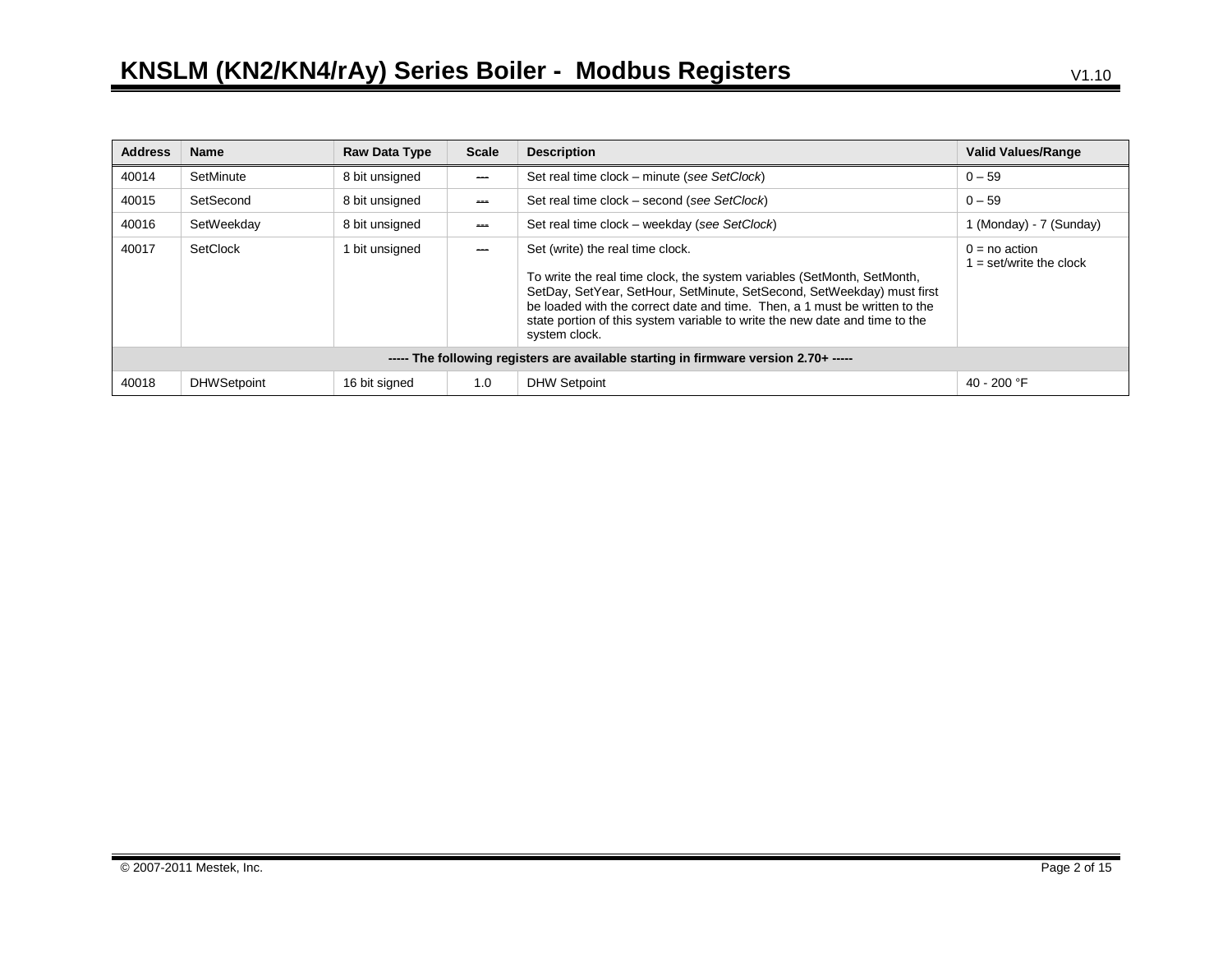## **Input Variables (Read Only)**

| <b>Address</b> | <b>Name</b>      | <b>Raw Data Type</b> | <b>Scale</b>             | <b>Description</b>                                                                                                                        | <b>Valid Values/Range</b>                 |
|----------------|------------------|----------------------|--------------------------|-------------------------------------------------------------------------------------------------------------------------------------------|-------------------------------------------|
| 30001          | <b>BoilersOn</b> | 8 bit unsigned       | $\sim$                   | The number of boilers currently running.                                                                                                  | $0 - 16$                                  |
| 30002          | Modulation       | 8 bit unsigned       | 0.01                     | Current system (target) modulation level. This is the modulation level that<br>the system is trying to run at to meet the heating demand. | $0 - 100 \%$                              |
| 30003          | HeaderTemp       | 16 bit signed        | 0.01                     | Header / System temperature.                                                                                                              | $32 - 250$ °F                             |
| 30004          | SupplyTemp       | 16 bit signed        | 0.01                     | Supply temperature.                                                                                                                       | $32 - 250$ °F                             |
| 30005          | ReturnTemp       | 16 bit signed        | 0.01                     | Return temperature.                                                                                                                       | $32 - 250$ °F                             |
| 30006          | OutsideTemp      | 16 bit signed        | 0.01                     | Outside air temperature.                                                                                                                  | $-40 - 250$ °F                            |
| 30007          | Spare1           | 16 bit signed        | $\overline{\phantom{a}}$ | Raw A/D value from spare 1 input.                                                                                                         | -32768 to 32767                           |
| 30008          | Spare2           | 16 bit signed        | ana.                     | Raw A/D value from spare 2 input.                                                                                                         | -32768 to 32767                           |
| 30009          | Month            | 8 bit unsigned       | ana.                     | Real time clock month.                                                                                                                    | 0 (January) - 11 (December)               |
| 30010          | Day              | 8 bit unsigned       | $\hspace{0.05cm}$        | Real time clock day.                                                                                                                      | $1 - 31$                                  |
| 30011          | Year             | 8 bit unsigned       | $\hspace{0.05cm}$        | Real time clock year.                                                                                                                     | $0 - 99$                                  |
| 30012          | Hour             | 8 bit unsigned       | $\overline{\phantom{a}}$ | Real time clock hour.                                                                                                                     | $0 - 23$                                  |
| 30013          | Minute           | 8 bit unsigned       | $\hspace{0.05cm}$        | Real time clock minute.                                                                                                                   | $0 - 59$                                  |
| 30014          | Second           | 8 bit unsigned       | $\sim$                   | Real time clock second.                                                                                                                   | $0 - 59$                                  |
| 30015          | Weekday          | 8 bit unsigned       | $\frac{1}{2}$            | Real time clock weekday.                                                                                                                  | 1 (Monday) $-7$ (Sunday)                  |
| 30016          | Boiler01Status1  | 16 bit unsigned      | $\hspace{0.5cm}$         | Boiler $(1 - 16)$ status1 and status 2 flags. These bits indicate the state of                                                            | See the BoilerStatus1 Flags               |
| 30017          | Boiler01Status2  |                      |                          | various boiler statuses.                                                                                                                  | and BoilerStatus2 Flags in<br>Appendix A. |
| 30018          | Boiler02Status1  |                      |                          | Boiler01 = Master or "Connected Boiler"<br>Boiler02 = Member01                                                                            |                                           |
| 30019          | Boiler02Status2  |                      |                          |                                                                                                                                           |                                           |
| 30020          | Boiler03Status1  |                      |                          | Boiler16 = Member15                                                                                                                       |                                           |
| 30021          | Boiler03Status2  |                      |                          |                                                                                                                                           |                                           |
| 30022          | Boiler04Status1  |                      |                          |                                                                                                                                           |                                           |
| 30023          | Boiler04Status2  |                      |                          |                                                                                                                                           |                                           |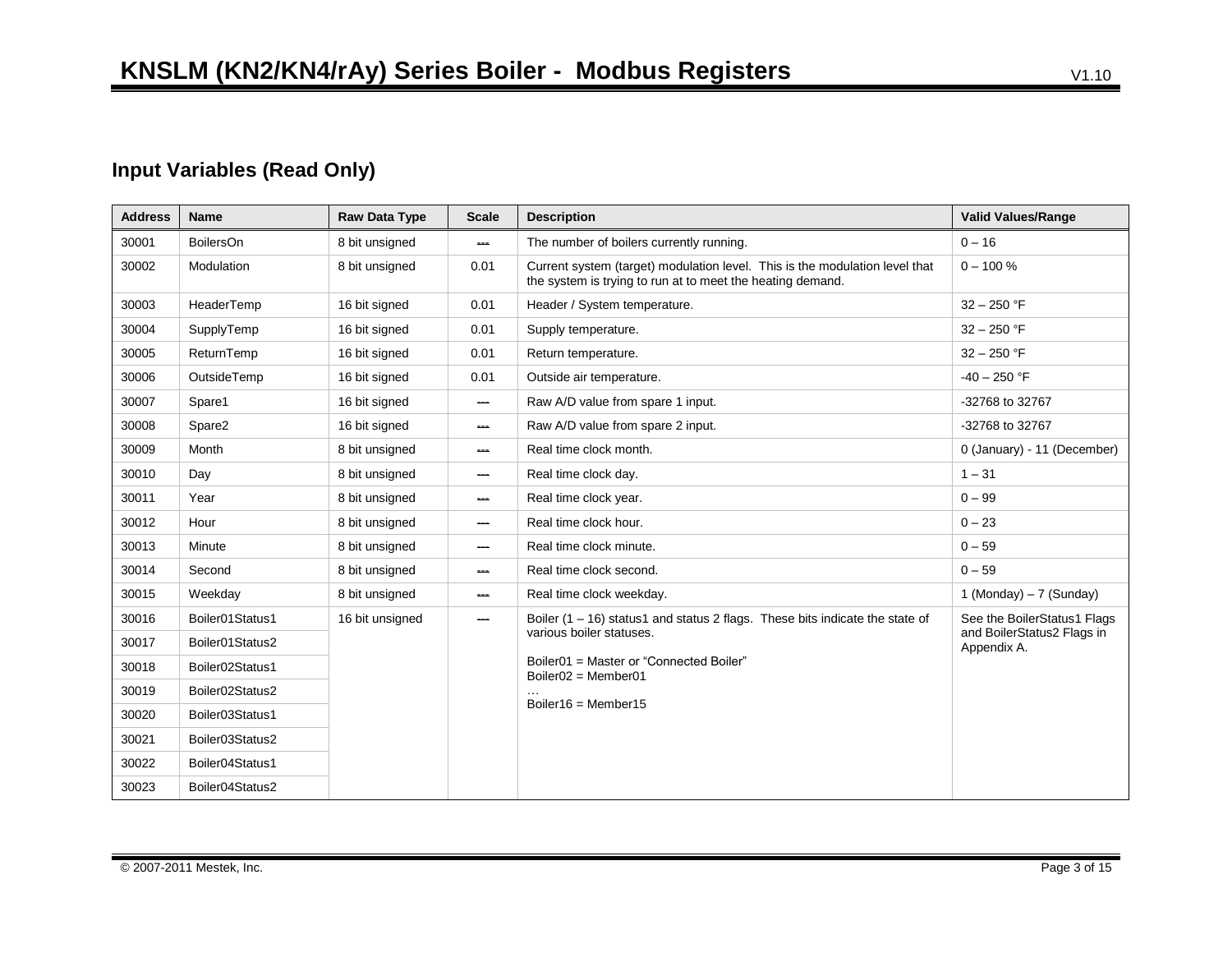| <b>Address</b> | <b>Name</b>           | <b>Raw Data Type</b> | <b>Scale</b> | <b>Description</b>                                                          | <b>Valid Values/Range</b> |
|----------------|-----------------------|----------------------|--------------|-----------------------------------------------------------------------------|---------------------------|
| 30024          | Boiler05Status1       |                      |              |                                                                             |                           |
| 30025          | Boiler05Status2       |                      |              |                                                                             |                           |
| 30026          | Boiler06Status1       |                      |              |                                                                             |                           |
| 30027          | Boiler06Status2       |                      |              |                                                                             |                           |
| 30028          | Boiler07Status1       |                      |              |                                                                             |                           |
| 30029          | Boiler07Status2       |                      |              |                                                                             |                           |
| 30030          | Boiler08Status1       |                      |              |                                                                             |                           |
| 30031          | Boiler08Status2       |                      |              |                                                                             |                           |
| 30032          | Boiler09Status1       |                      |              |                                                                             |                           |
| 30033          | Boiler09Status2       |                      |              |                                                                             |                           |
| 30034          | Boiler10Status1       |                      |              |                                                                             |                           |
| 30035          | Boiler10Status2       |                      |              |                                                                             |                           |
| 30036          | Boiler11Status1       |                      |              |                                                                             |                           |
| 30037          | Boiler11Status2       |                      |              |                                                                             |                           |
| 30038          | Boiler12Status1       |                      |              |                                                                             |                           |
| 30039          | Boiler12Status2       |                      |              |                                                                             |                           |
| 30040          | Boiler13Status1       |                      |              |                                                                             |                           |
| 30041          | Boiler13Status2       |                      |              |                                                                             |                           |
| 30042          | Boiler14Status1       |                      |              |                                                                             |                           |
| 30043          | Boiler14Status2       |                      |              |                                                                             |                           |
| 30044          | Boiler15Status1       |                      |              |                                                                             |                           |
| 30045          | Boiler15Status2       |                      |              |                                                                             |                           |
| 30046          | Boiler16Status1       |                      |              |                                                                             |                           |
| 30047          | Boiler16Status2       |                      |              |                                                                             |                           |
| 30048          | Boiler01RuntimeHigh16 | 16 bit unsigned      | $\sim$       | Boiler (1 - 16) Runtime seconds High (Upper) and Low (Lower) 16 bit         | $0 - 4294967295$ seconds  |
| 30049          | Boiler01RuntimeLow16  |                      |              | counters. To get the actual runtime for any given boiler (##), the high and |                           |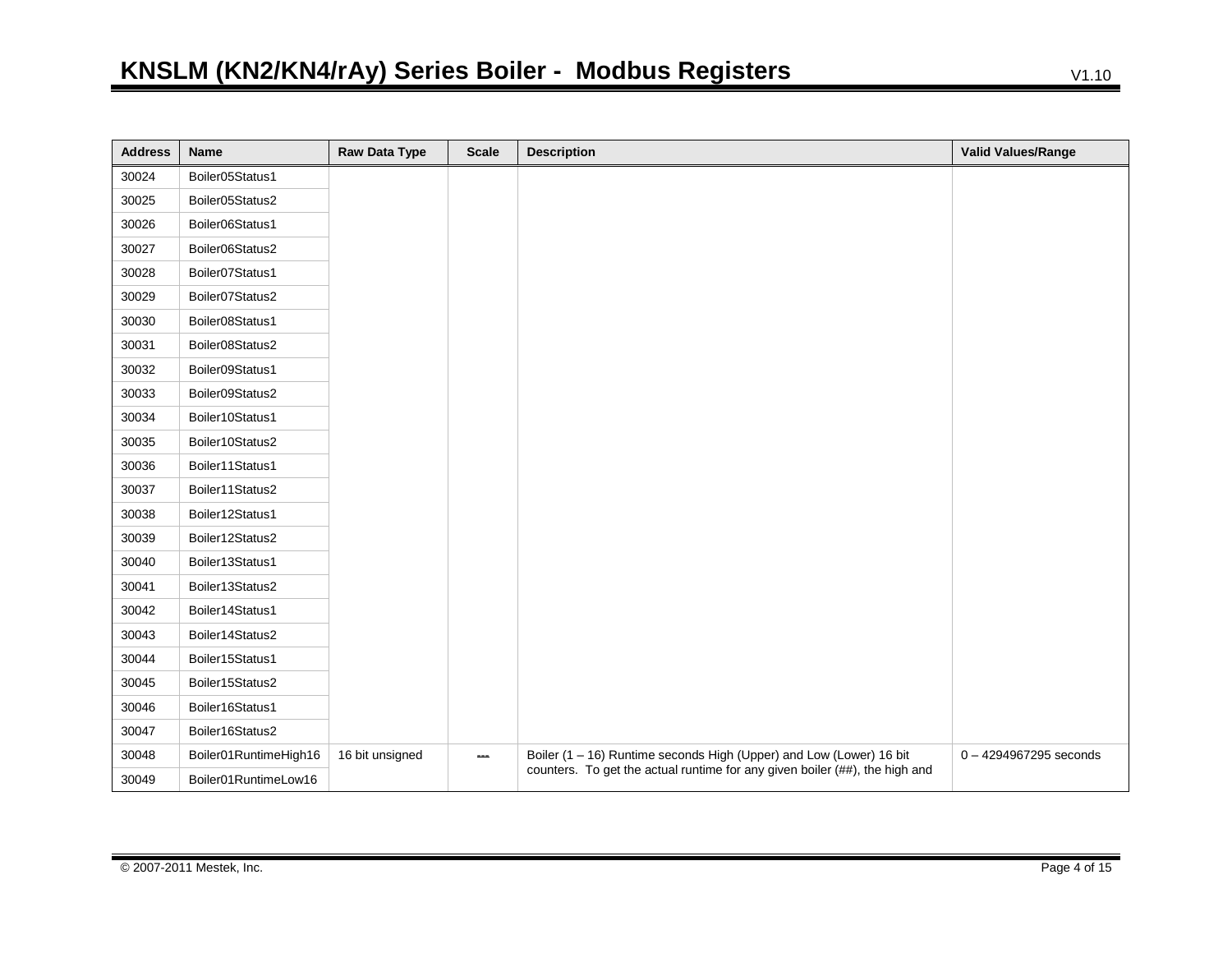| <b>Address</b> | <b>Name</b>           | Raw Data Type | <b>Scale</b> | <b>Description</b>                                                          | <b>Valid Values/Range</b> |
|----------------|-----------------------|---------------|--------------|-----------------------------------------------------------------------------|---------------------------|
| 30050          | Boiler02RuntimeHigh16 |               |              | low 16 bit counters must be combined (concatenated) into a single 32 bit    |                           |
| 30051          | Boiler02RuntimeLow16  |               |              | counter as:                                                                 |                           |
| 30052          | Boiler03RuntimeHigh16 |               |              | Boiler##RuntimeHigh16:Boiler##RuntimeLow16                                  |                           |
| 30053          | Boiler03RuntimeLow16  |               |              | Example                                                                     |                           |
| 30054          | Boiler04RuntimeHigh16 |               |              | Boiler01Runtime = (Boiler01RuntimeHigh16 * 65536) +<br>Boiler01RuntimeLow16 |                           |
| 30055          | Boiler04RuntimeLow16  |               |              |                                                                             |                           |
| 30056          | Boiler05RuntimeHigh16 |               |              | Boiler01 = Master or "Connected Boiler"<br>$Boiler02 = Member01$            |                           |
| 30057          | Boiler05RuntimeLow16  |               |              |                                                                             |                           |
| 30058          | Boiler06RuntimeHigh16 |               |              | Boiler16 = Member15                                                         |                           |
| 30059          | Boiler06RuntimeLow16  |               |              |                                                                             |                           |
| 30060          | Boiler07RuntimeHigh16 |               |              |                                                                             |                           |
| 30061          | Boiler07RuntimeLow16  |               |              |                                                                             |                           |
| 30062          | Boiler08RuntimeHigh16 |               |              |                                                                             |                           |
| 30063          | Boiler08RuntimeLow16  |               |              |                                                                             |                           |
| 30064          | Boiler09RuntimeHigh16 |               |              |                                                                             |                           |
| 30065          | Boiler09RuntimeLow16  |               |              |                                                                             |                           |
| 30066          | Boiler10RuntimeHigh16 |               |              |                                                                             |                           |
| 30067          | Boiler10RuntimeLow16  |               |              |                                                                             |                           |
| 30068          | Boiler11RuntimeHigh16 |               |              |                                                                             |                           |
| 30069          | Boiler11RuntimeLow16  |               |              |                                                                             |                           |
| 30070          | Boiler12RuntimeHigh16 |               |              |                                                                             |                           |
| 30071          | Boiler12RuntimeLow16  |               |              |                                                                             |                           |
| 30072          | Boiler13RuntimeHigh16 |               |              |                                                                             |                           |
| 30073          | Boiler13RuntimeLow16  |               |              |                                                                             |                           |
| 30074          | Boiler14RuntimeHigh16 |               |              |                                                                             |                           |
| 30075          | Boiler14RuntimeLow16  |               |              |                                                                             |                           |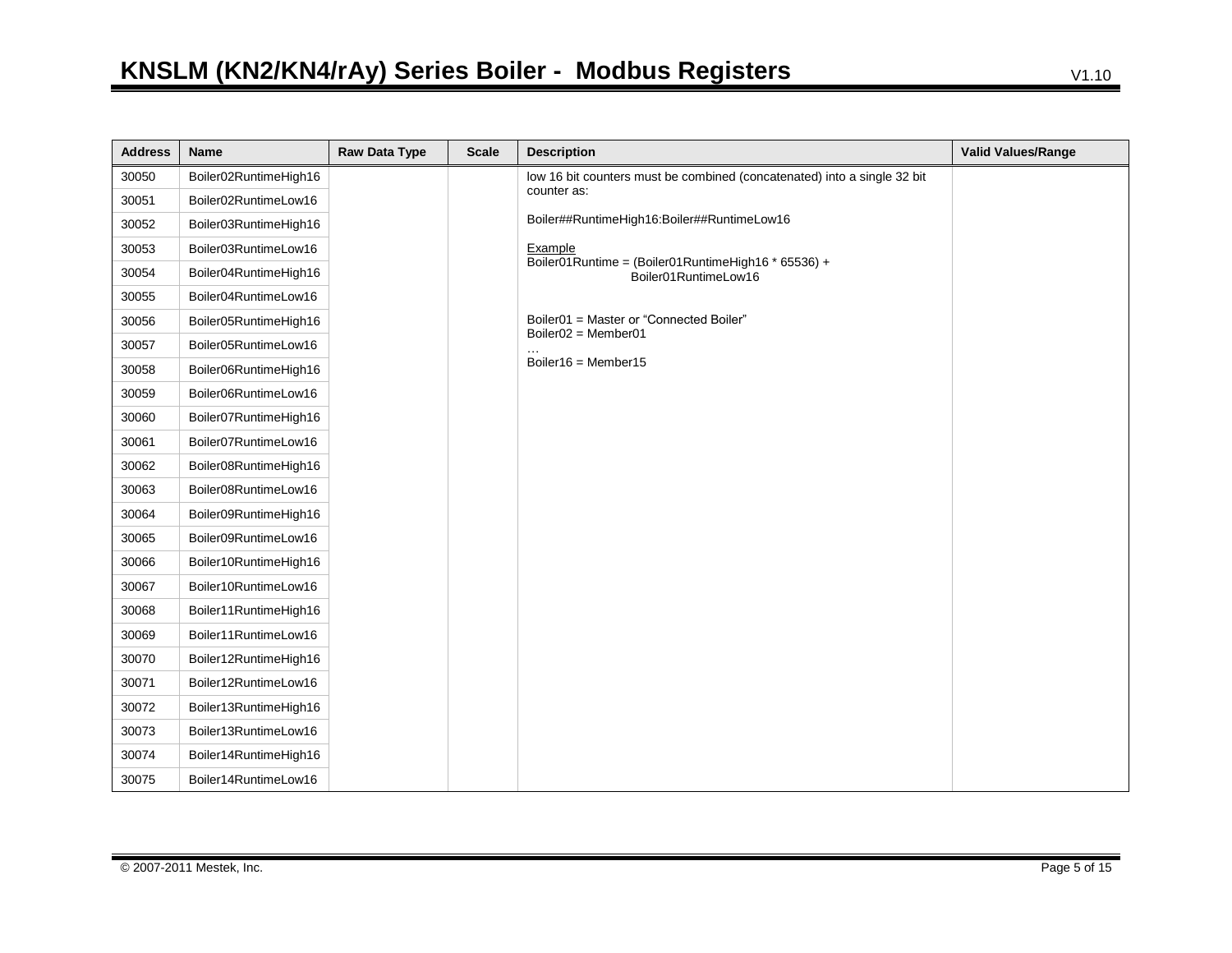| <b>Address</b> | Name                  | <b>Raw Data Type</b> | <b>Scale</b>                        | <b>Description</b>                                                               | <b>Valid Values/Range</b>   |
|----------------|-----------------------|----------------------|-------------------------------------|----------------------------------------------------------------------------------|-----------------------------|
| 30076          | Boiler15RuntimeHigh16 |                      |                                     |                                                                                  |                             |
| 30077          | Boiler15RuntimeLow16  |                      |                                     |                                                                                  |                             |
| 30078          | Boiler16RuntimeHigh16 |                      |                                     |                                                                                  |                             |
| 30079          | Boiler16RuntimeLow16  |                      |                                     |                                                                                  |                             |
| 30080          | Boiler01Status3       | 16 bit unsigned      | لمحمد                               | Boiler $(1 - 16)$ status3 flags. These bits indicate the state of various boiler | See the BoilerStatus3 Flags |
| 30081          | Boiler02Status3       |                      |                                     | statuses.                                                                        | in Appendix A.              |
| 30082          | Boiler03Status3       |                      |                                     | Boiler01 = Master or "Connected Boiler"<br>Boiler02 = Member01                   |                             |
| 30083          | Boiler04Status3       |                      |                                     |                                                                                  |                             |
| 30084          | Boiler05Status3       |                      |                                     | Boiler16 = Member15                                                              |                             |
| 30085          | Boiler06Status3       |                      |                                     |                                                                                  |                             |
| 30086          | Boiler07Status3       |                      |                                     |                                                                                  |                             |
| 30087          | Boiler08Status3       |                      |                                     |                                                                                  |                             |
| 30088          | Boiler09Status3       |                      |                                     |                                                                                  |                             |
| 30089          | Boiler10Status3       |                      |                                     |                                                                                  |                             |
| 30090          | Boiler11Status3       |                      |                                     |                                                                                  |                             |
| 30091          | Boiler12Status3       |                      |                                     |                                                                                  |                             |
| 30092          | Boiler13Status3       |                      |                                     |                                                                                  |                             |
| 30093          | Boiler14Status3       |                      |                                     |                                                                                  |                             |
| 30094          | Boiler15Status3       |                      |                                     |                                                                                  |                             |
| 30095          | Boiler16Status3       |                      |                                     |                                                                                  |                             |
| 30096          | Boiler01SupplyTemp    | 16 bit signed        | 0.01                                | Boiler (1 - 16) supply temperature (if available). See BoilerStatus2 to          | $32 - 250$ °F               |
| 30097          | Boiler02SupplyTemp    |                      | determine if the sensor is present. |                                                                                  |                             |
| 30098          | Boiler03SupplyTemp    |                      |                                     | Boiler01 = Master or "Connected Boiler"<br>Boiler02 = Member01                   |                             |
| 30099          | Boiler04SupplyTemp    |                      |                                     |                                                                                  |                             |
| 30100          | Boiler05SupplyTemp    |                      |                                     | Boiler16 = Member15                                                              |                             |
| 30101          | Boiler06SupplyTemp    |                      |                                     |                                                                                  |                             |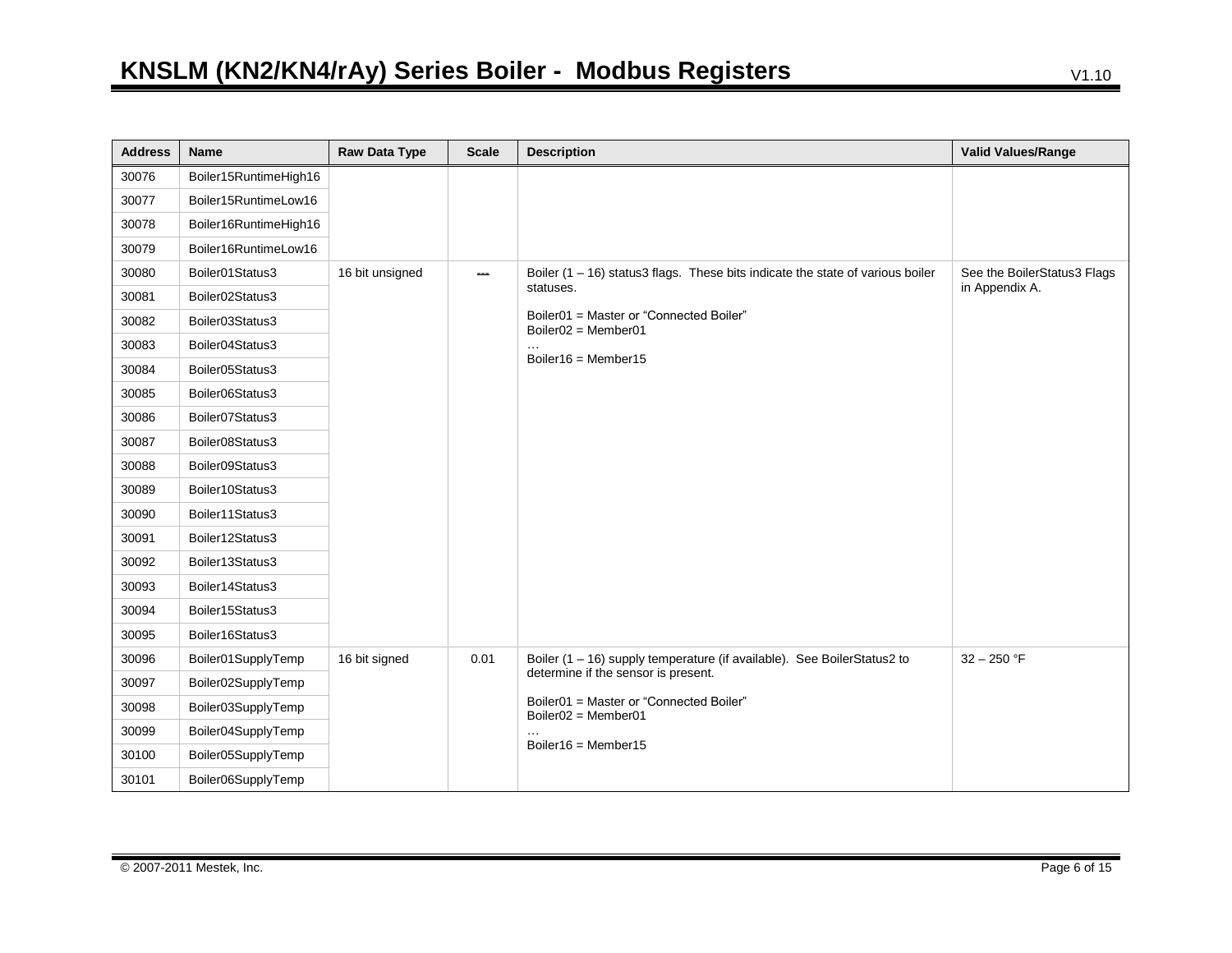| <b>Address</b> | <b>Name</b>        | Raw Data Type | <b>Scale</b> | <b>Description</b>                                                                                                           | <b>Valid Values/Range</b> |
|----------------|--------------------|---------------|--------------|------------------------------------------------------------------------------------------------------------------------------|---------------------------|
| 30102          | Boiler07SupplyTemp |               |              |                                                                                                                              |                           |
| 30103          | Boiler08SupplyTemp |               |              |                                                                                                                              |                           |
| 30104          | Boiler09SupplyTemp |               |              |                                                                                                                              |                           |
| 30105          | Boiler10SupplyTemp |               |              |                                                                                                                              |                           |
| 30106          | Boiler11SupplyTemp |               |              |                                                                                                                              |                           |
| 30107          | Boiler12SupplyTemp |               |              |                                                                                                                              |                           |
| 30108          | Boiler13SupplyTemp |               |              |                                                                                                                              |                           |
| 30109          | Boiler14SupplyTemp |               |              |                                                                                                                              |                           |
| 30110          | Boiler15SupplyTemp |               |              |                                                                                                                              |                           |
| 30111          | Boiler16SupplyTemp |               |              |                                                                                                                              |                           |
| 30112          | Boiler01ReturnTemp | 16 bit signed | 0.01         | Boiler (1 - 16) return temperature (if available). See BoilerStatus2 to                                                      | $32 - 250$ °F             |
| 30113          | Boiler02ReturnTemp |               |              | determine if the sensor is present.<br>Boiler01 = Master or "Connected Boiler"<br>Boiler02 = Member01<br>Boiler16 = Member15 |                           |
| 30114          | Boiler03ReturnTemp |               |              |                                                                                                                              |                           |
| 30115          | Boiler04ReturnTemp |               |              |                                                                                                                              |                           |
| 30116          | Boiler05ReturnTemp |               |              |                                                                                                                              |                           |
| 30117          | Boiler06ReturnTemp |               |              |                                                                                                                              |                           |
| 30118          | Boiler07ReturnTemp |               |              |                                                                                                                              |                           |
| 30119          | Boiler08ReturnTemp |               |              |                                                                                                                              |                           |
| 30120          | Boiler09ReturnTemp |               |              |                                                                                                                              |                           |
| 30121          | Boiler10ReturnTemp |               |              |                                                                                                                              |                           |
| 30122          | Boiler11ReturnTemp |               |              |                                                                                                                              |                           |
| 30123          | Boiler12ReturnTemp |               |              |                                                                                                                              |                           |
| 30124          | Boiler13ReturnTemp |               |              |                                                                                                                              |                           |
| 30125          | Boiler14ReturnTemp |               |              |                                                                                                                              |                           |
| 30126          | Boiler15ReturnTemp |               |              |                                                                                                                              |                           |
| 30127          | Boiler16ReturnTemp |               |              |                                                                                                                              |                           |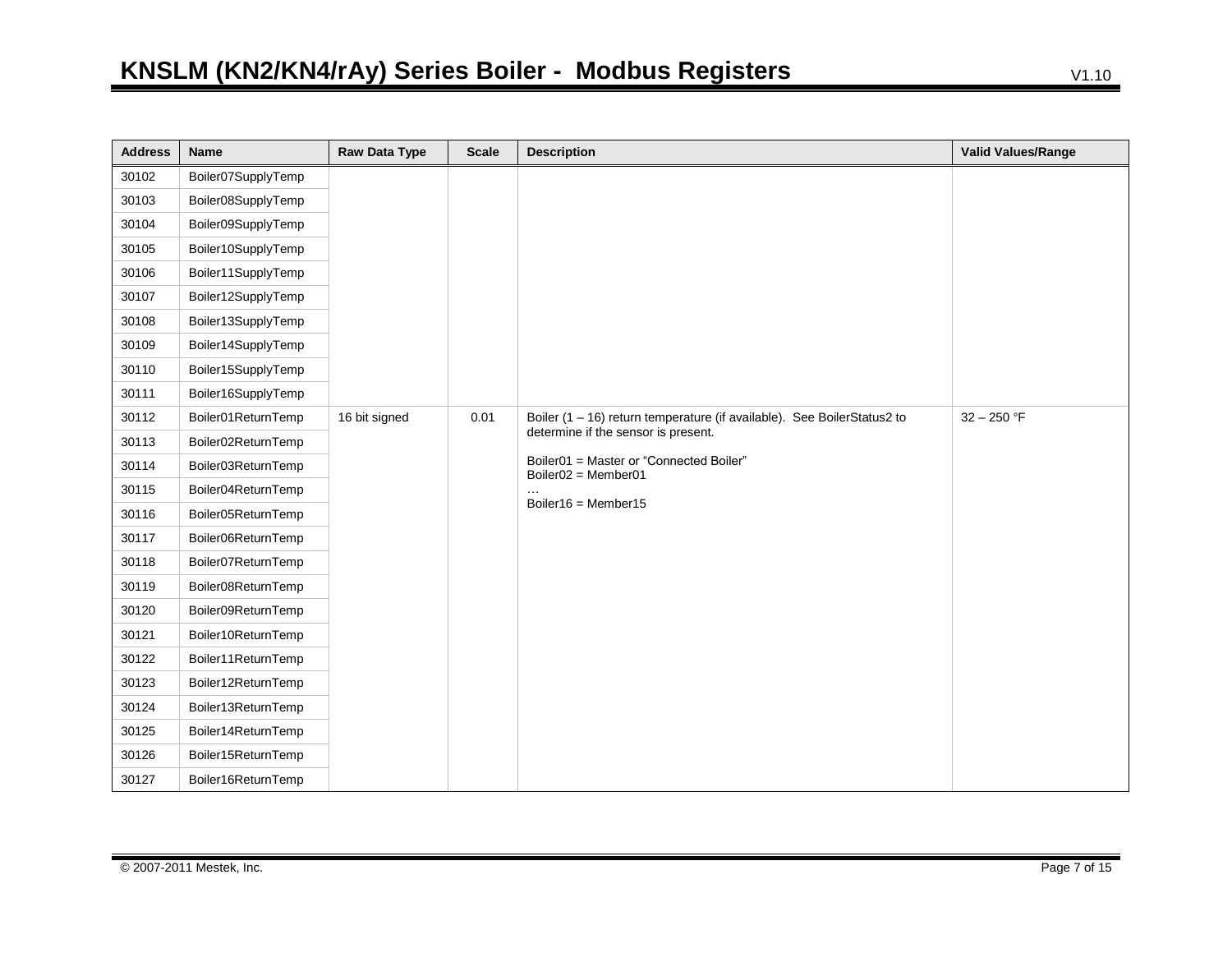| <b>Address</b> | Name                 | Raw Data Type   | <b>Scale</b> | <b>Description</b>                                                                                                                                         | <b>Valid Values/Range</b> |
|----------------|----------------------|-----------------|--------------|------------------------------------------------------------------------------------------------------------------------------------------------------------|---------------------------|
| 30128          | Boiler01CyclesHigh16 | 16 bit unsigned | ---          | Boiler (1 – 16) Cycles High (Upper) and Low (Lower) 16 bit counters. To                                                                                    | $0 - 4294967295$          |
| 30129          | Boiler01CyclesLow16  |                 |              | get the actual cycle count for any given boiler (##), the high and low 16 bit<br>counters must be combined (concatenated) into a single 32 bit counter as: |                           |
| 30130          | Boiler02CyclesHigh16 |                 |              | Boiler##CyclesHigh16:Boiler##CyclesLow16                                                                                                                   |                           |
| 30131          | Boiler02CyclesLow16  |                 |              |                                                                                                                                                            |                           |
| 30132          | Boiler03CyclesHigh16 |                 |              | Example<br>Boiler01Cycles = (Boiler01CyclesHigh16 * 65536) + Boiler01CyclesLow16                                                                           |                           |
| 30133          | Boiler03CyclesLow16  |                 |              | Boiler01 = Master or "Connected Boiler"                                                                                                                    |                           |
| 30134          | Boiler04CyclesHigh16 |                 |              | $Boiler02 = Member01$                                                                                                                                      |                           |
| 30135          | Boiler04CyclesLow16  |                 |              | Boiler16 = Member15                                                                                                                                        |                           |
| 30136          | Boiler05CyclesHigh16 |                 |              |                                                                                                                                                            |                           |
| 30137          | Boiler05CyclesLow16  |                 |              |                                                                                                                                                            |                           |
| 30138          | Boiler06CyclesHigh16 |                 |              |                                                                                                                                                            |                           |
| 30139          | Boiler06CyclesLow16  |                 |              |                                                                                                                                                            |                           |
| 30140          | Boiler07CyclesHigh16 |                 |              |                                                                                                                                                            |                           |
| 30141          | Boiler07CyclesLow16  |                 |              |                                                                                                                                                            |                           |
| 30142          | Boiler08CyclesHigh16 |                 |              |                                                                                                                                                            |                           |
| 30143          | Boiler08CyclesLow16  |                 |              |                                                                                                                                                            |                           |
| 30144          | Boiler09CyclesHigh16 |                 |              |                                                                                                                                                            |                           |
| 30145          | Boiler09CyclesLow16  |                 |              |                                                                                                                                                            |                           |
| 30146          | Boiler10CyclesHigh16 |                 |              |                                                                                                                                                            |                           |
| 30147          | Boiler10CyclesLow16  |                 |              |                                                                                                                                                            |                           |
| 30148          | Boiler11CyclesHigh16 |                 |              |                                                                                                                                                            |                           |
| 30149          | Boiler11CyclesLow16  |                 |              |                                                                                                                                                            |                           |
| 30150          | Boiler12CyclesHigh16 |                 |              |                                                                                                                                                            |                           |
| 30151          | Boiler12CyclesLow16  |                 |              |                                                                                                                                                            |                           |
| 30152          | Boiler13CyclesHigh16 |                 |              |                                                                                                                                                            |                           |
| 30153          | Boiler13CyclesLow16  |                 |              |                                                                                                                                                            |                           |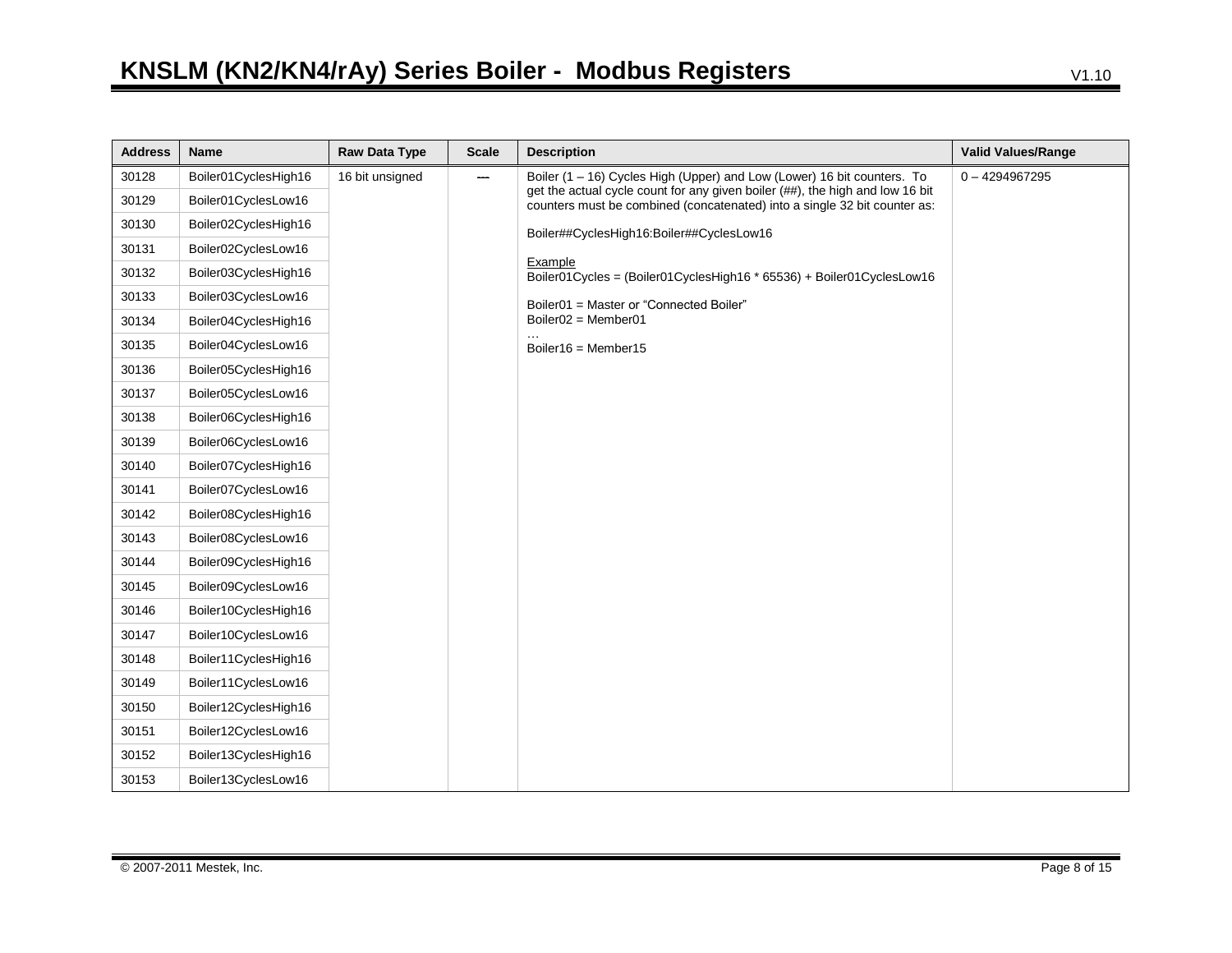| <b>Address</b> | Name                 | <b>Raw Data Type</b> | <b>Scale</b>             | <b>Description</b>                                                                   | <b>Valid Values/Range</b>   |
|----------------|----------------------|----------------------|--------------------------|--------------------------------------------------------------------------------------|-----------------------------|
| 30154          | Boiler14CyclesHigh16 |                      |                          |                                                                                      |                             |
| 30155          | Boiler14CyclesLow16  |                      |                          |                                                                                      |                             |
| 30156          | Boiler15CyclesHigh16 |                      |                          |                                                                                      |                             |
| 30157          | Boiler15CyclesLow16  |                      |                          |                                                                                      |                             |
| 30158          | Boiler16CyclesHigh16 |                      |                          |                                                                                      |                             |
| 30159          | Boiler16CyclesLow16  |                      |                          |                                                                                      |                             |
|                |                      |                      |                          | ----- The following registers are available starting in firmware version 2.70+ ----- |                             |
| 30160          | Boiler01Status4      | 16 bit unsigned      | $\overline{\phantom{a}}$ | Boiler $(1 - 16)$ status4 flags. These bits indicate the state of various boiler     | See the BoilerStatus4 Flags |
| 30161          | Boiler02Status4      |                      |                          | statuses.                                                                            | in Appendix A.              |
| 30162          | Boiler03Status4      |                      |                          | Boiler01 = Master or "Connected Boiler"<br>$Boiler02 = Member01$                     |                             |
| 30163          | Boiler04Status4      |                      |                          |                                                                                      |                             |
| 30164          | Boiler05Status4      |                      |                          | Boiler16 = Member15                                                                  |                             |
| 30165          | Boiler06Status4      |                      |                          |                                                                                      |                             |
| 30166          | Boiler07Status4      |                      |                          |                                                                                      |                             |
| 30167          | Boiler08Status4      |                      |                          |                                                                                      |                             |
| 30168          | Boiler09Status4      |                      |                          |                                                                                      |                             |
| 30169          | Boiler10Status4      |                      |                          |                                                                                      |                             |
| 30170          | Boiler11Status4      |                      |                          |                                                                                      |                             |
| 30171          | Boiler12Status4      |                      |                          |                                                                                      |                             |
| 30172          | Boiler13Status4      |                      |                          |                                                                                      |                             |
| 30173          | Boiler14Status4      |                      |                          |                                                                                      |                             |
| 30174          | Boiler15Status4      |                      |                          |                                                                                      |                             |
| 30175          | Boiler16Status4      |                      |                          |                                                                                      |                             |
| 30176          | <b>RESERVED</b>      | ---                  |                          | مسد                                                                                  | حدد                         |
| 30207          |                      |                      |                          |                                                                                      |                             |
| 30208          | Boiler01DHWTemp      | 16 bit signed        | $\overline{\phantom{a}}$ | Boiler $(1 - 16)$ DHW temperature (if available). This value is taken from the       | $32 - 250$ °F               |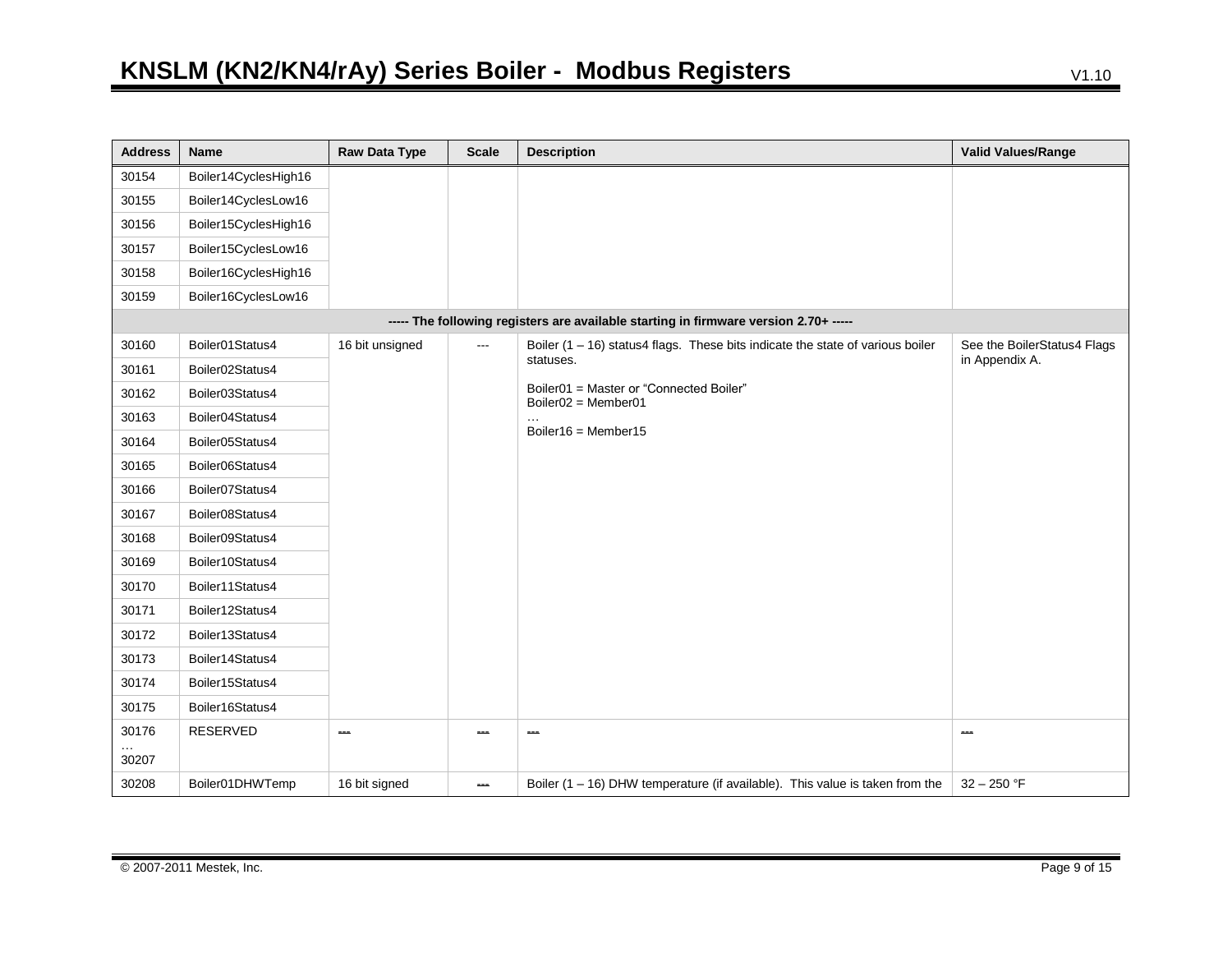| <b>Address</b> | <b>Name</b>        | Raw Data Type | <b>Scale</b> | <b>Description</b>                                                                                                                     | <b>Valid Values/Range</b> |
|----------------|--------------------|---------------|--------------|----------------------------------------------------------------------------------------------------------------------------------------|---------------------------|
| 30209          | Boiler02DHWTemp    |               |              | return sensor if the "DHW uses return sensor option" is enabled. See                                                                   |                           |
| 30210          | Boiler03DHWTemp    |               |              | BoilerStatus4 to determine if the sensor is present.                                                                                   |                           |
| 30211          | Boiler04DHWTemp    |               |              | Boiler01 = Master or "Connected Boiler"<br>$Boiler02 = Member01$                                                                       |                           |
| 30212          | Boiler05DHWTemp    |               |              |                                                                                                                                        |                           |
| 30213          | Boiler06DHWTemp    |               |              | Boiler16 = Member15                                                                                                                    |                           |
| 30214          | Boiler07DHWTemp    |               |              |                                                                                                                                        |                           |
| 30215          | Boiler08DHWTemp    |               |              |                                                                                                                                        |                           |
| 30216          | Boiler19DHWTemp    |               |              |                                                                                                                                        |                           |
| 30217          | Boiler10DHWTemp    |               |              |                                                                                                                                        |                           |
| 30218          | Boiler11DHWTemp    |               |              |                                                                                                                                        |                           |
| 30219          | Boiler12DHWTemp    |               |              |                                                                                                                                        |                           |
| 30220          | Boiler13DHWTemp    |               |              |                                                                                                                                        |                           |
| 30221          | Boiler14DHWTemp    |               |              |                                                                                                                                        |                           |
| 30222          | Boiler15DHWTemp    |               |              |                                                                                                                                        |                           |
| 30223          | Boiler16DHWTemp    |               |              |                                                                                                                                        |                           |
| 30224          | Boiler01Modulation | 16 bit signed | $\sim$       | The running ("display") modulation. This is typically the actual running                                                               | $0 - 100$                 |
| 30225          | Boiler02Modulation |               |              | modulation except under special circumstances when the boiler is running<br>in a self-protection mode (Op. Limit, 1/2 Fire Rate, etc.) |                           |
| 30226          | Boiler03Modulation |               |              | Boiler01 = Master or "Connected Boiler"                                                                                                |                           |
| 30227          | Boiler04Modulation |               |              | $Boiler02 = Member01$                                                                                                                  |                           |
| 30228          | Boiler05Modulation |               |              | Boiler16 = Member15                                                                                                                    |                           |
| 30229          | Boiler06Modulation |               |              |                                                                                                                                        |                           |
| 30230          | Boiler07Modulation |               |              |                                                                                                                                        |                           |
| 30231          | Boiler08Modulation |               |              |                                                                                                                                        |                           |
| 30232          | Boiler09Modulation |               |              |                                                                                                                                        |                           |
| 30233          | Boiler10Modulation |               |              |                                                                                                                                        |                           |
| 30234          | Boiler11Modulation |               |              |                                                                                                                                        |                           |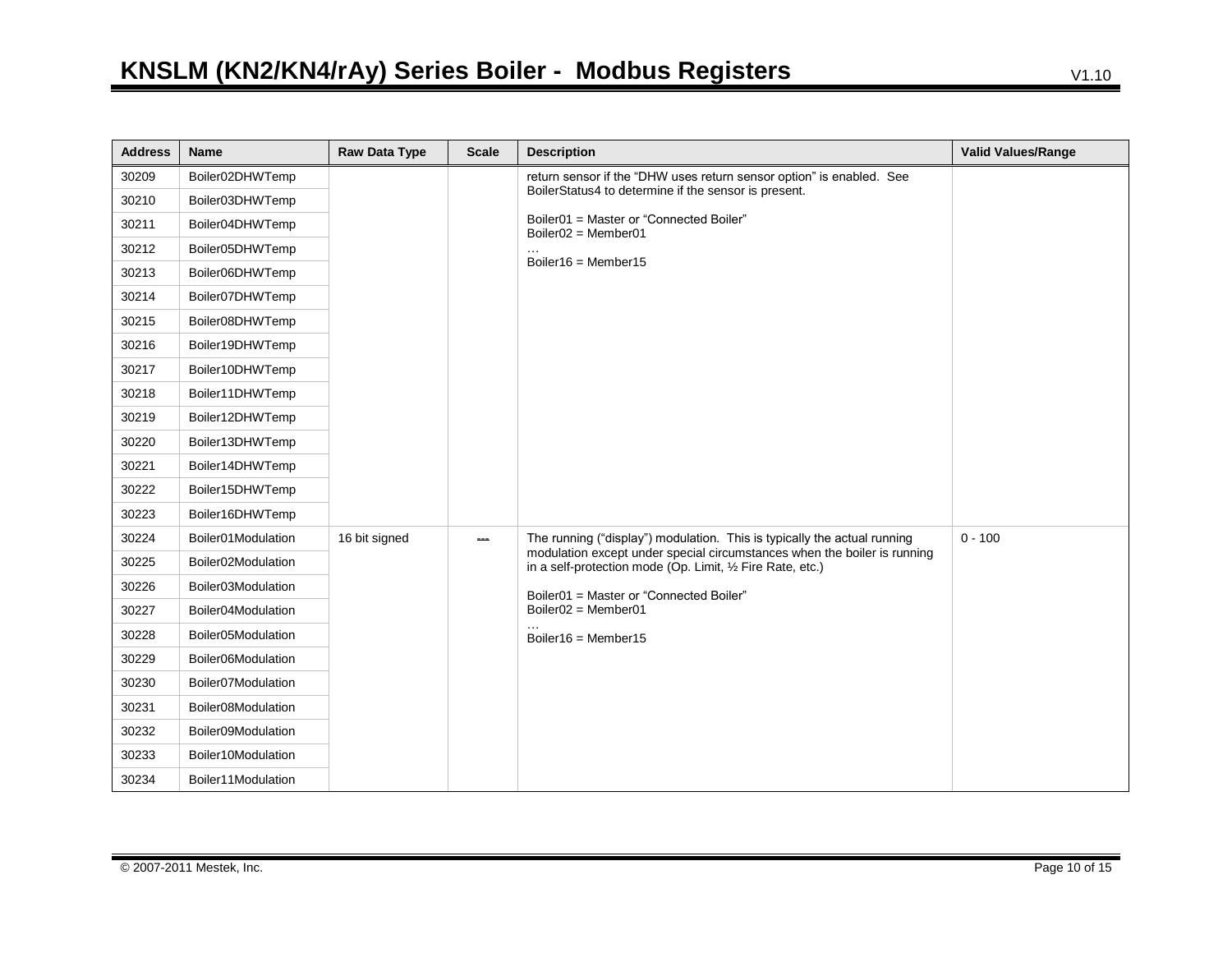| <b>Address</b> | <b>Name</b>        | Raw Data Type | <b>Scale</b> | <b>Description</b>                                                                                                                                                                                                                                 | Valid Values/Range |
|----------------|--------------------|---------------|--------------|----------------------------------------------------------------------------------------------------------------------------------------------------------------------------------------------------------------------------------------------------|--------------------|
| 30235          | Boiler12Modulation |               |              |                                                                                                                                                                                                                                                    |                    |
| 30236          | Boiler13Modulation |               |              |                                                                                                                                                                                                                                                    |                    |
| 30237          | Boiler14Modulation |               |              |                                                                                                                                                                                                                                                    |                    |
| 30238          | Boiler15Modulation |               |              |                                                                                                                                                                                                                                                    |                    |
| 30239          | Boiler16Modulation |               |              |                                                                                                                                                                                                                                                    |                    |
| 30240          | OperatingSetpoint  | 16 bit signed |              | This is the current operating or active setpoint. It may be:<br>1) The normal heating setpoint.<br>2) The DHW setpoint if running in DHW mode.<br>3) A calculated setpoint if running in Outdoor Air Reset Mode<br>4) The 4-20ma (0-10V) setpoint. | 40 - 220 °F        |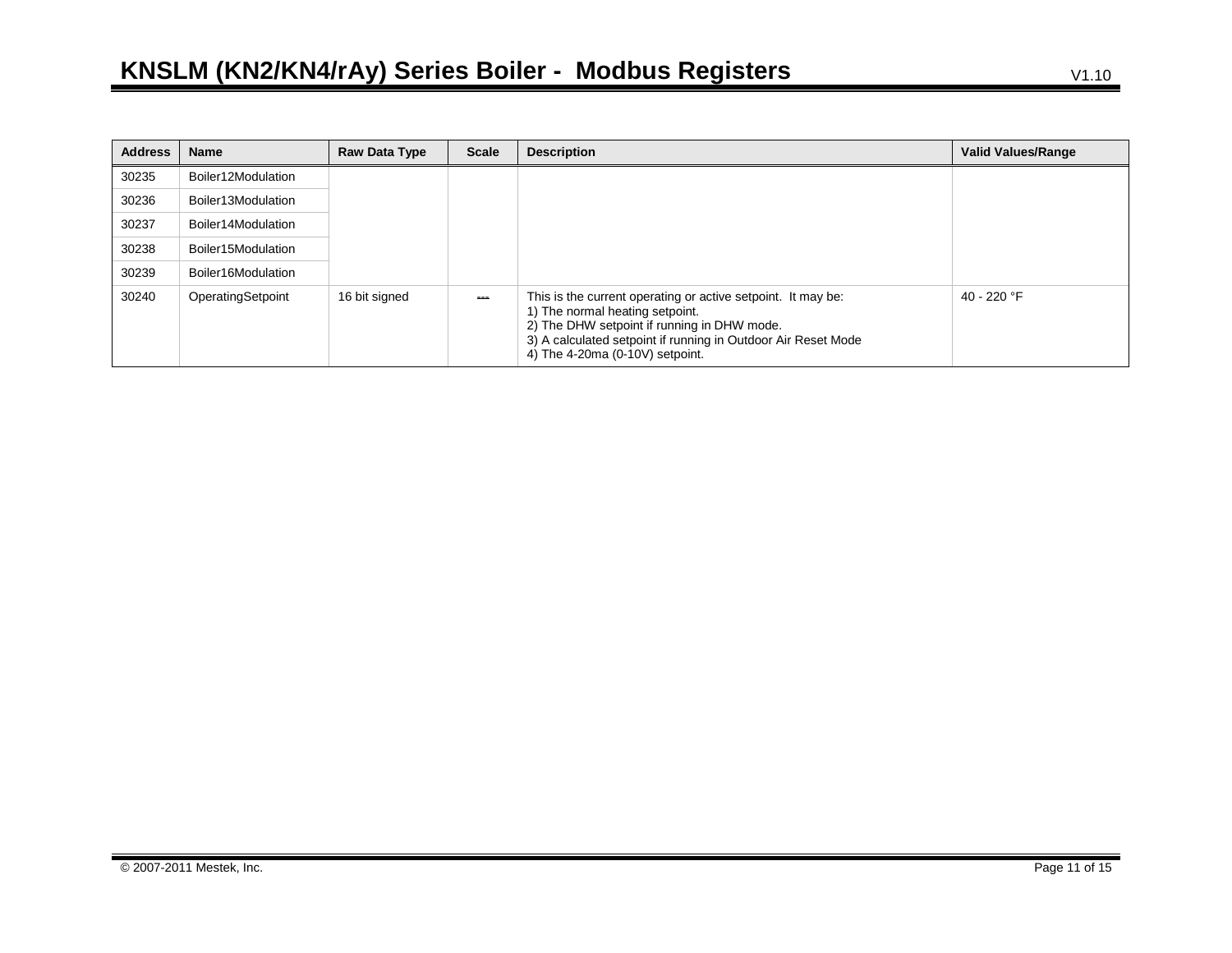# **APPENDIX A – Status Flags**

### **BoilerStatus1 Flags**

| <b>Bit</b>     | <b>Description</b>                     | <b>Valid Values/Range</b>                      |
|----------------|----------------------------------------|------------------------------------------------|
| 0              | ---                                    | ---                                            |
| 1              | <b>Blower Running</b>                  | $0 = \text{off}, 1 = \text{running}$           |
| $\overline{2}$ | Ignition Alarm                         | $0 = ok, 1 = alarm$                            |
| 3              | $\hspace{0.05cm}$                      | ---                                            |
| 4              | High Limit                             | $0 = ok, 1 = triple$                           |
| 5              | <b>START</b>                           | anana.                                         |
| 6              | $\overline{\phantom{a}}$               | $\overline{\phantom{a}}$                       |
| $\overline{7}$ | Software Operator                      | $0 = \text{off}, 1 = \text{on}$                |
| 8              | Header Sensor not detected             | $0 = \text{detected}, 1 = \text{not detected}$ |
| 9              | Supply Sensor not detected             | $0 = \text{detected}, 1 = \text{not detected}$ |
| 10             | Return Sensor not detected             | $0 = \text{detected}, 1 = \text{not detected}$ |
| 11             | Outside Sensor not detected            | $0 = \text{detected}, 1 = \text{not detected}$ |
| 12             | $\hspace{0.05cm}$                      | --                                             |
| 13             | <b>Combustion Air Damper</b>           | $0 = closed, 1 = open$                         |
| 14             | <b>Master Boiler</b>                   | $0 =$ member, $1 =$ master                     |
| 15             | <b>Boiler Detected</b>                 | $0 = not detected, 1 = detected$               |
|                | A boiler was detected at this address. |                                                |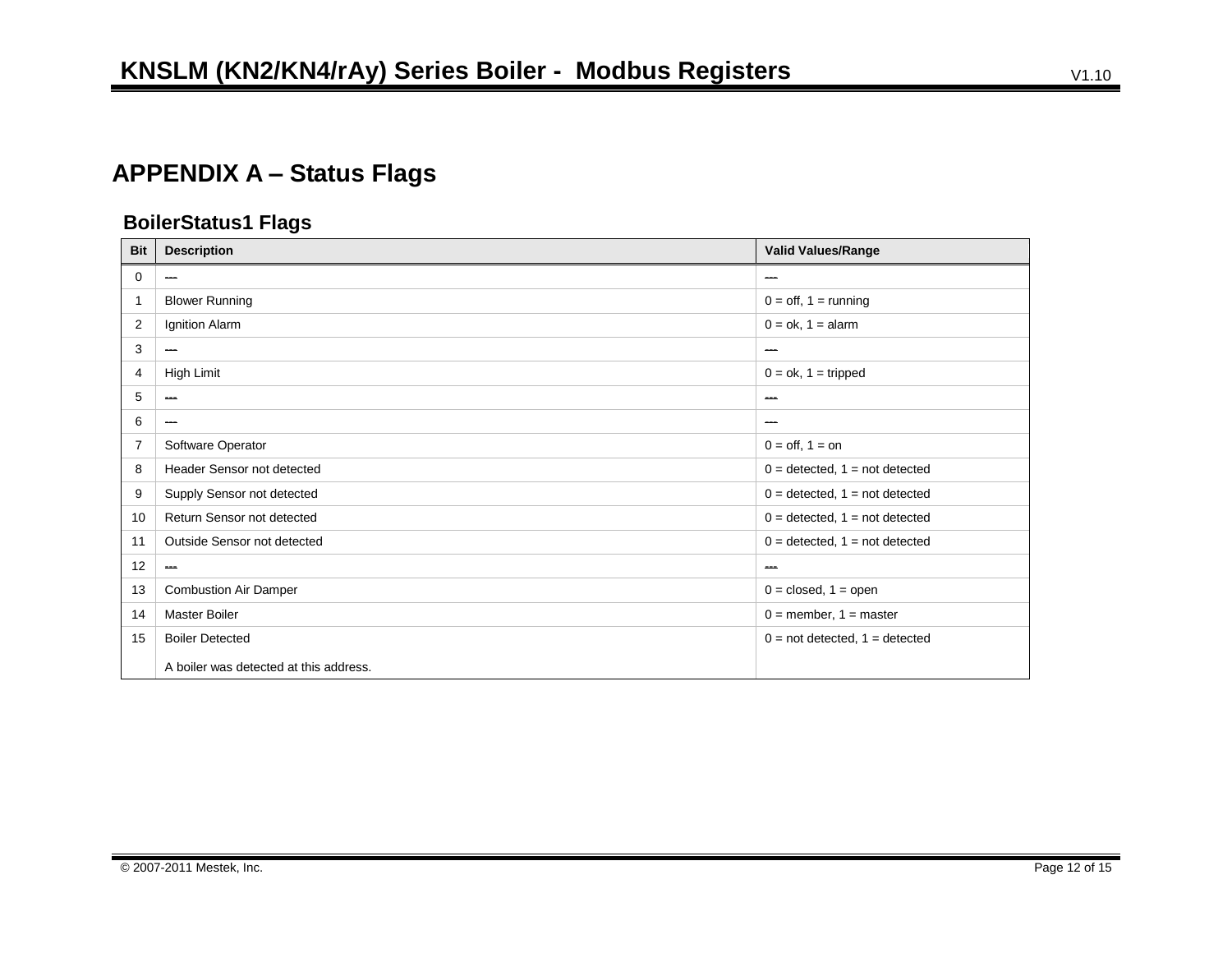## **BoilerStatus2 Flags**

| <b>Bit</b>     | <b>Description</b>                                                                                                              | <b>Valid Values/Range</b>            |
|----------------|---------------------------------------------------------------------------------------------------------------------------------|--------------------------------------|
| 0              | Disabled                                                                                                                        | $0 =$ enabled, $1 =$ disabled        |
|                | The boiler is disabled.                                                                                                         |                                      |
| 1              | <b>Heat Demand</b>                                                                                                              | $0 = no$ demand, $1 =$ demand (1)    |
|                | A combination of the Heat Demand Input (Local Override) and the BMS Heat Demand                                                 |                                      |
| 2              | Alarm                                                                                                                           | $0 = ok, 1 = alarm$                  |
|                | An alarm or warning condition has occurred. An attempt(s) will automatically be made to recover and<br>resume normal operation. |                                      |
| 3              | Failed                                                                                                                          | $0 = ok$ , $1 = failed$              |
|                | A condition has occurred under which the boiler can no longer run.                                                              |                                      |
| 4              | <b>Member Error</b>                                                                                                             | $0 = ok, 1 = error$                  |
|                | An "Alarm" or "Failed" condition has occurred on one (or more) of the member boilers.                                           |                                      |
| 5              | <b>Boiler Running</b>                                                                                                           | $0 = \text{off}, 1 = \text{running}$ |
| 6              | Pump Running                                                                                                                    | $0 =$ off, $1 =$ running             |
| $\overline{7}$ | ---                                                                                                                             | ---                                  |
| 8              | $-$                                                                                                                             | ---                                  |
| 9              | <b>Albert</b>                                                                                                                   | لمسم                                 |
| 10             | $\overline{\phantom{a}}$                                                                                                        | ---                                  |
| 11             | Spare 4 (User) Interlock                                                                                                        | $0 =$ open, $1 =$ closed             |
| 12             | $\overline{\phantom{a}}$                                                                                                        | --                                   |
| 13             | Water Prove (Flow) Interlock                                                                                                    | $0 =$ open, $1 =$ closed             |
| 14             | $-$                                                                                                                             | ---                                  |
| 15             | Main Valve                                                                                                                      | $0 = closed, 1 = open$               |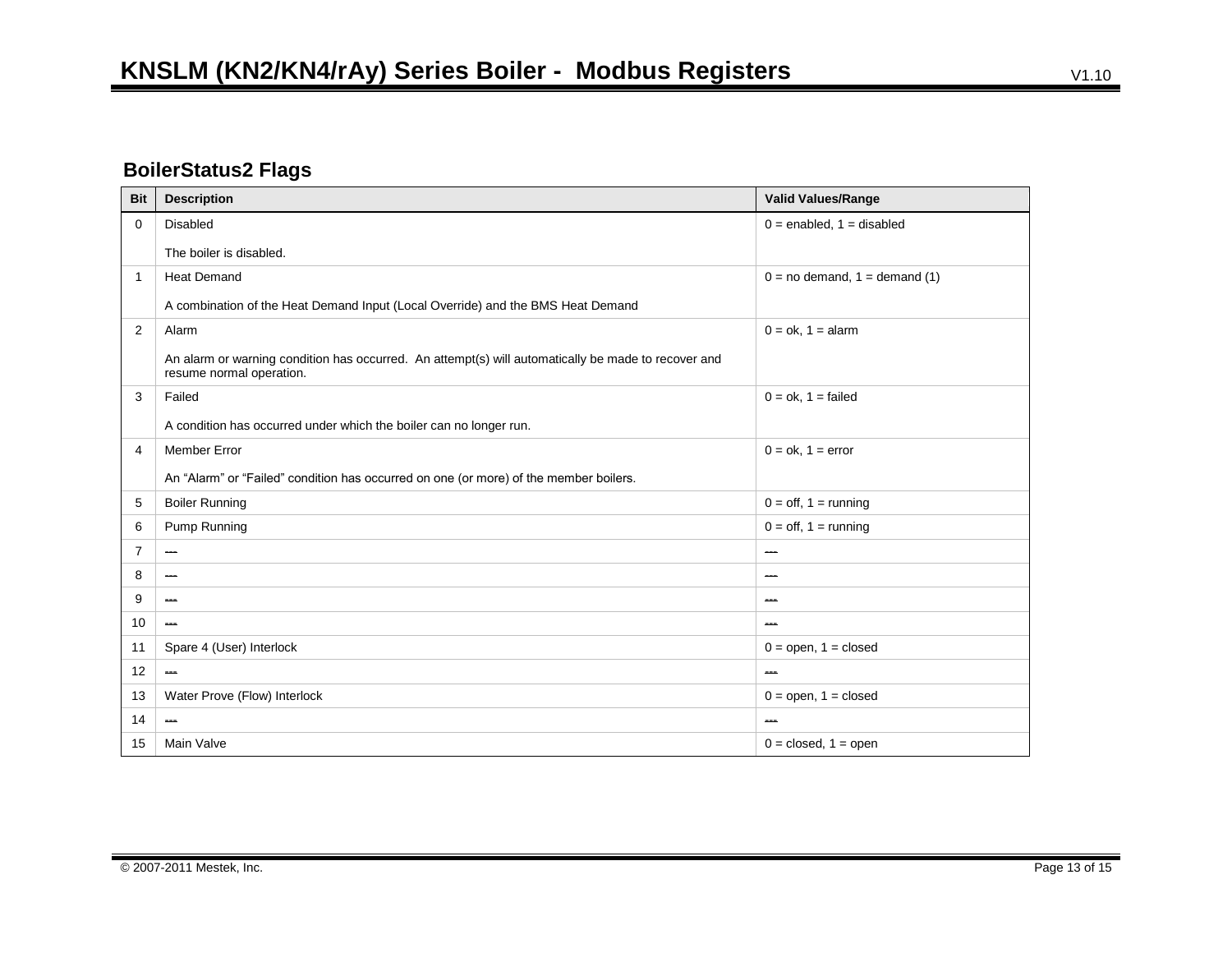## **BoilerStatus3 Flags**

| <b>Bit</b>     | <b>Description</b>                 | Valid Values/Range     |
|----------------|------------------------------------|------------------------|
| $\mathbf 0$    | AA High Fire Input                 | $0 = off, 1 = on$      |
| 1              | Heat Demand Input (Local Override) | $0 = off, 1 = on (1)$  |
| 2              | 4-20ma Remote Enable Input         | $0 = off, 1 = on$      |
| 3              | $\overline{\phantom{a}}$           | ---                    |
| 4              | $\hspace{0.05cm}$                  | $\qquad \qquad \cdots$ |
| 5              | $\sim$                             | $\sim$                 |
| 6              | $\sim$                             | $-$                    |
| $\overline{7}$ | $\sim$                             | <b>ABA</b>             |
| 8              | $\sim$                             | $\sim$                 |
| 9              | $\hspace{0.05cm}$                  | ---                    |
| 10             | $\hspace{0.05cm}$                  | $\qquad \qquad$        |
| 11             | $\sim$                             | $\sim$                 |
| 12             | $\overline{\phantom{a}}$           | ---                    |
| 13             | $\overline{\phantom{m}}$           | ---                    |
| 14             | $\sim$                             | $-$                    |
| 15             | $\overline{\phantom{m}}$           | $\qquad \qquad$        |